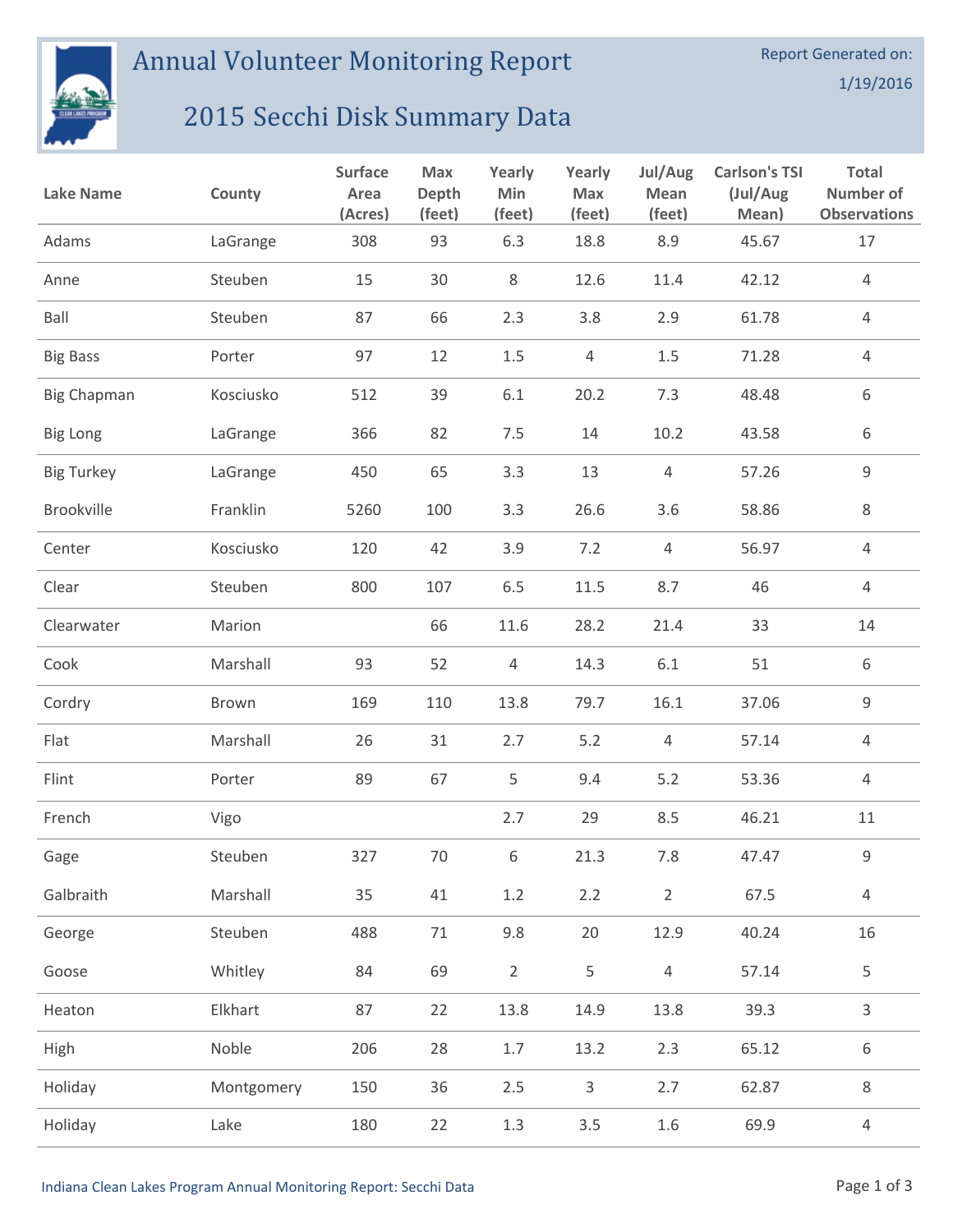| <b>Lake Name</b>  | County    | <b>Surface</b><br>Area<br>(Acres) | Max<br>Depth<br>(feet) | Yearly<br>Min<br>(feet) | Yearly<br>Max<br>(feet) | Jul/Aug<br>Mean<br>(feet) | <b>Carlson's TSI</b><br>(Jul/Aug<br>Mean) | <b>Total</b><br><b>Number of</b><br><b>Observations</b> |
|-------------------|-----------|-----------------------------------|------------------------|-------------------------|-------------------------|---------------------------|-------------------------------------------|---------------------------------------------------------|
| Indiana           | Elkhart   | 122                               | 68                     | 3.5                     | 27.5                    | 5.1                       | 53.67                                     | 58                                                      |
| Irish             | Kosciusko | 187                               | 34                     | 4                       | 14                      | 4.2                       | 56.61                                     | 6                                                       |
| James             | Kosciusko | 282                               | 63                     | 6.6                     | 12.8                    | 7.2                       | 48.67                                     | $\overline{7}$                                          |
| James             | Steuben   | 1034                              | 86                     | 8.2                     | 13                      | 9.7                       | 44.38                                     | 6                                                       |
| Knapp             | Noble     | 88                                | 59                     | 2.6                     | 5.8                     | 3.3                       | 60.06                                     | $\overline{7}$                                          |
| Koontz            | Starke    | 346                               | 31                     | 2.5                     | 15.6                    | 2.8                       | 62.14                                     | 16                                                      |
| Lake of the Woods | Marshall  | 416                               | 48                     | 2.6                     | 10.5                    | 3.2                       | 60.59                                     | $\overline{4}$                                          |
| Lamb              | Johnson   | 95                                | 42                     | 3.1                     | 8.1                     | 5.4                       | 52.82                                     | 16                                                      |
| Little Chapman    | Kosciusko | 177                               | 31                     | 2.6                     | 6.8                     | 3.3                       | 59.92                                     | 6                                                       |
| Little Turkey     | LaGrange  | 135                               | 30                     | 4.9                     | 11                      | 5.2                       | 53.36                                     | 4                                                       |
| Long              | Porter    | 65                                | 27                     | 5.95                    | 8                       | 7.1                       | 48.82                                     | 4                                                       |
| Loomis            | Porter    | 62                                | 55                     | 4.2                     | 10.9                    | $6.2$                     | 50.95                                     | $\overline{4}$                                          |
| Loon              | Whitley   | 222                               | 92                     | 2.6                     | 6                       | 2.9                       | 61.78                                     | $\overline{4}$                                          |
| Lost              | Marshall  | 416                               | 48                     | 4.1                     | 4.5                     | 4.4                       | 55.77                                     | 3                                                       |
| Manitou           | Fulton    | 713                               | 44                     | $1.5\,$                 | 9.3                     | 2.3                       | 65.31                                     | 18                                                      |
| Martin            | LaGrange  | 26                                | 56                     | 5.7                     | 14.9                    | 7.2                       | 48.7                                      | 12                                                      |
| Maxinkuckee       | Marshall  | 1854                              | 88                     | 6                       | 19.3                    | 6.8                       | 49.6                                      | 5                                                       |
| McClish           | Steuben   | 509                               | 71                     | $\,8\,$                 | 14.8                    | 11.8                      | 41.56                                     | 5                                                       |
| Monroe (Upper)    | Monroe    | 10750                             | 55                     | 2.6                     | 5.6                     | 4.6                       | 55.07                                     | $\,8\,$                                                 |
| <b>Myers</b>      | Marshall  | 96                                | 54                     | 8.3                     | 8.3                     | 8.3                       | 46.63                                     | $\mathbf 1$                                             |
| Old               | Whitley   | 32                                | 42                     | 3.11                    | 7.3                     | 4.1                       | 56.77                                     | 3                                                       |
| Ole Swimming Hole | Morgan    | 110                               | 27                     | 0.2                     | 41                      | 11.9                      | 41.46                                     | 5                                                       |
| Olin              | LaGrange  | 103                               | 82                     | 2.1                     | 13.4                    | 5.2                       | 53.28                                     | 11                                                      |
| Oliver            | LaGrange  | 371                               | 91                     | 3.8                     | 8.2                     | 5.4                       | 52.74                                     | 13                                                      |
| Oswego            | Kosciusko | 83                                | 36                     | $\overline{7}$          | 13.2                    | 7.7                       | 47.77                                     | $\overline{7}$                                          |
| Palestine         | Kosciusko | 230                               | 23                     | $\overline{2}$          | 12                      | 4.7                       | 54.92                                     | 9                                                       |
| Pike              | Kosciusko | 203                               | 35                     | 2.2                     | 7.9                     | 2.3                       | 64.91                                     | 6                                                       |